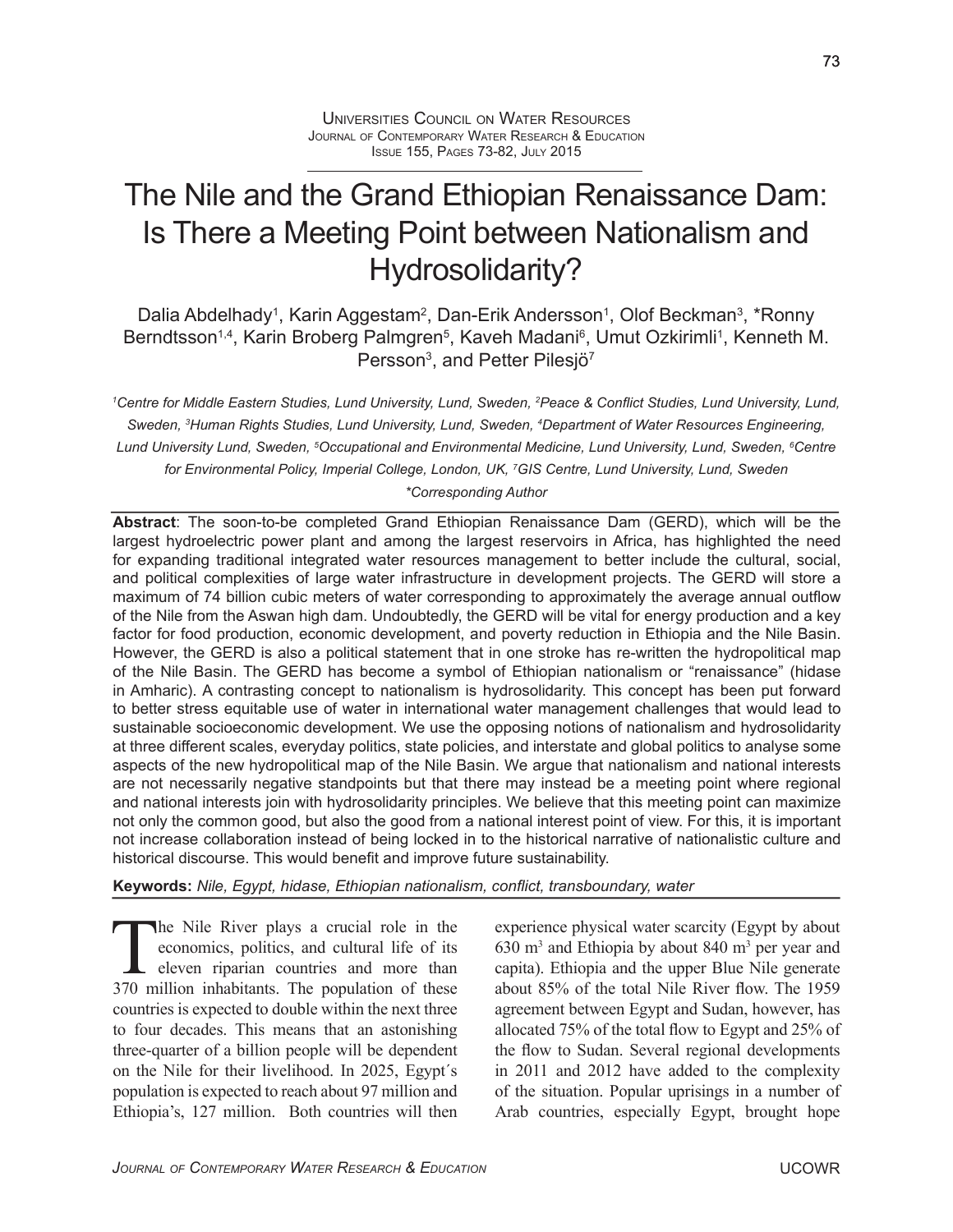for improvement in the Middle East and North Africa (MENA) region regarding democracy and human rights standards. In 2011, Sudan was divided into two countries. At the same time, Ethiopia launched the construction of the Grand Ethiopian Renaissance Dam (GERD). Approximately 30% of the funding for the dam was secured from China (The Economist 2011), and the remainder is funded by the Government of Ethiopia through the selling of bonds and donations, both within Ethiopia and internationally (Water Technology.net 2014). Earlier, Egypt threatened war if Ethiopia tried to block the Nile flow and the response from Ethiopia stated that no country could prevent its use of the Nile waters (Time 2013). However, Ethiopia's economic development requires better use of the hydropower and irrigation potential of the Nile (the Harmon doctrine). Egypt, whose only water source is the Nile, in turn declared that it would not give up its share of the river's waters. After the sudden death of the Ethiopian Prime Minister Meles Zenawi in 2012, however, a joint Egyptian, Sudanese, and Ethiopian committee was formed to evaluate the downstream effects of the dam. At the same time, neither Egypt, nor Ethiopia has chosen to sign and ratify the UN Convention on the Law of the Non-Navigational Uses of International Watercourses, which entered into force on 17 August 2014.

The objective of this paper is to use the opposing notions of nationalism and hydrosolidarity at three different scales namely, everyday politics, state policies, and interstate and global politics to analyse some aspects of the new hydropolitical map after creation of the GERD in the Nile Basin. We briefly first introduce the concepts of nationalism and hydrosolidarity as two mechanisms at play in the Nile Basin. Then, we discuss common drawbacks of the traditional integrated water resources management principles and difficulties involved in applying such principles in, for example, the Nile Basin, followed by a discussion on the role of scales in nationalism and hydrosolidarity in the Nile Basin. We close with summarizing comments.

#### **Nationalism vs. Hydrosolidarity**

The construction of GERD is part of the larger Millennium Project initiated by the current Ethiopian People´s Revolutionary Democratic (EPRDF) regime. The EPRDF took power in 1991 with a view to creating a "national consensus", i.e., "to enable the whole society to have a shared vision with respect to national issues on development and building a democratic system" (EFDR 2005). As such, the project represents a shift from a "politics of difference", associated with ethnic federalism, to emphasizing "unity in diversity", and is designed to bring together the country's more than 80 ethnolinguistic groups. Hence, GERD has become a symbol of Ethiopian nationalism or "renaissance" (*hidase*; a newly coined word in Amharic, linking the Ethiopian initiative with wider Neo Pan-Africanist ideas of African revival; Orlowska 2013; Arsano 2007; see also Clapham 1995 and Belachev 2009). After its completion, GERD will be the largest hydroelectric power plant and one of the largest reservoirs in Africa. Water is vital for energy production and a delimiting factor for food production, economic development, and poverty reduction in Ethiopia and the Nile basin. The GERD will generate 6000 MW per year and store a maximum of 74 billion cubic meters of water (mean annual inflow to the Aswan dam is ~84 billion cubic meters of water). At the same time downstream countries have raised concern regarding the changed streamflow and effects on environment and ecology that the dam will induce. In spite of its potentially huge impact on downstream conditions, studies on environmental and ecological effects of the dam have been scant. Egypt, Ethiopia, and Sudan agreed to set up a Tripartite National Committee (TNC) of four members from each country to follow up and conduct the studies recommended by the International Panel of Experts (IPoE; Ethiopian Ministry of Foreign Affairs 2014). The IPoE recommended two studies to be conducted by the TNC; a water resources/hydropower system simulation model and a transboundary environmental and socioeconomic impact assessment (Horn Affairs 2014). The Tripartite National Council recently held its second meeting in Cairo (October 2014). It has been stated that at present about 40% of GERD is completed (Ahram 2014). The first stage of the dam will be operational from June 2015 and will produce 700 megawatts of electricity.

As opposed to "*hidase*" or nationalism that can be seen as a top-down national-scale ideology, the notion of hydrosolidarity has been launched as a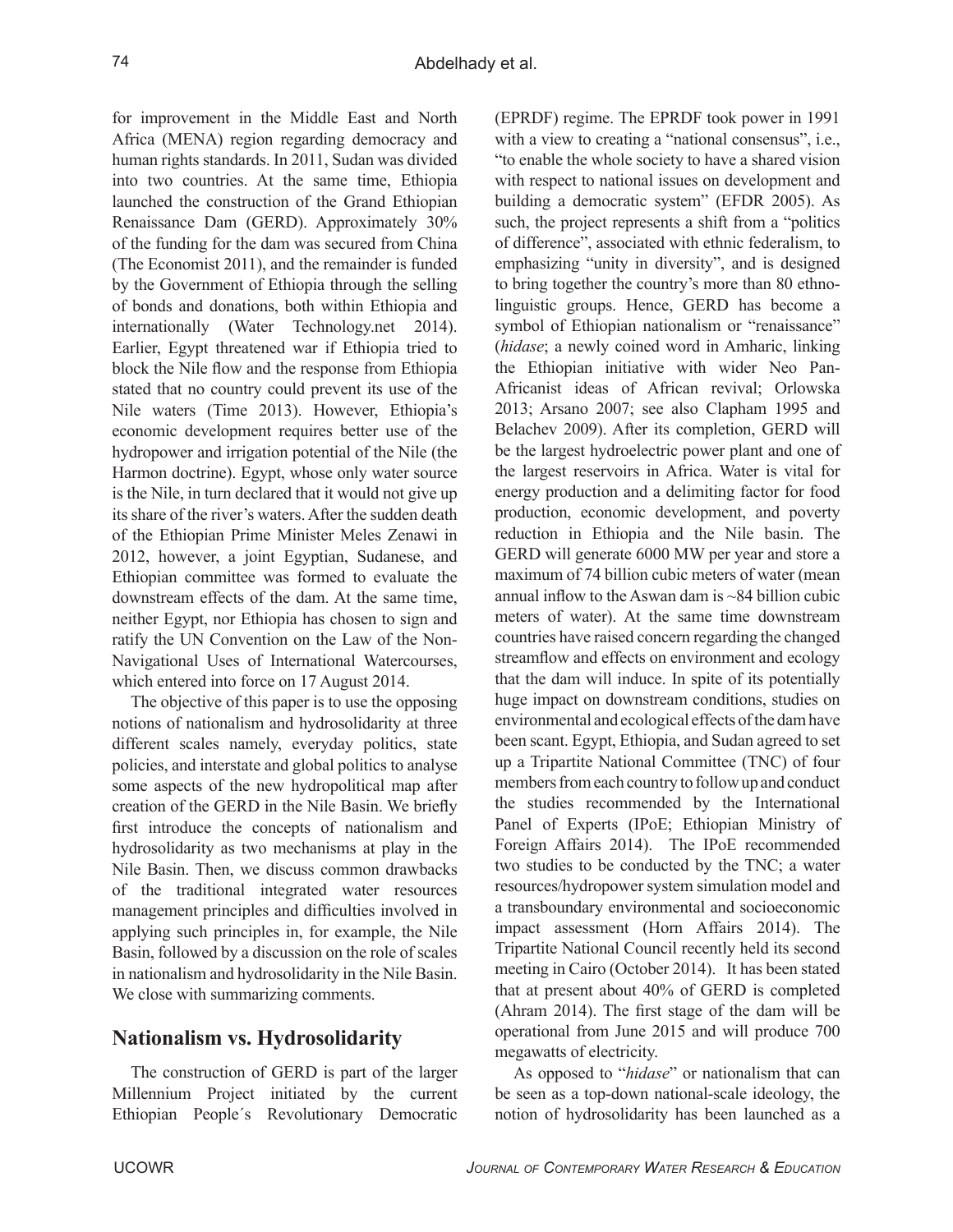way to guarantee water access from an equitable standpoint (Lundqvist 1999; Gerlak et al. 2009; 2011). Hydrosolidarity builds on human ethics and person to person empathy which is a bottomup approach and implies that water use will not jeopardize the use of water by downstream riparians (Falkenmark 2005; Falkenmark et al. 2009). Moreover, hydrosolidarity aims to ensure that the outcomes of new water infrastructure as well as water management are "socially and environmentally sustainable, promote economic development and ensure community cohesion within a decisionmaking process that makes the necessary local compromises transparent" (Bjornlund and McKay 2003). In essence, the notion of hydrosolidarity correlates with a good faith interpretation of the principle of equitable and reasonable utilization and participation as expressed in article 5 of the UN Convention on the Law of the Non-Navigational Uses of International Watercourses:

"Watercourse States shall in their respective territories utilize an international watercourse in an equitable and reasonable manner. In particular, an international watercourse shall be used and developed by watercourse States with a view to attaining optimal and sustainable utilization thereof and benefits therefrom, taking into account the interests of the watercourse States concerned, consistent with adequate protection of the watercourse."

Solidarity in general is significant in producing cooperation between different groupings in order to meet the needs of their members (e.g., Grey and Sadoff 2007; Sadoff and Grey 2008). Sustainability needs to be taken into consideration as it protects future generations and guards intergenerational fairness.

Both Ethiopian nationalism and the hydrosolidarity concept emphasize the need for cooperation at present while also upholding the significance of sustainability, but from different viewpoints, as mentioned above. As such, they offer effective starting points for investigating presentday conditions of environmental concern and also future-oriented policies and actions. It should be noted that we do not regard nationalism as a negative standpoint in this paper. The "*hidase*" is a uniting element that works partly as a top-down national-scale process, but partly also as a bottomup uniting process. This is exemplified by the GERD funding in which the Ethiopian Government has issued bonds targeted at Ethiopians in the country and abroad (The Economist 2011). Without a broad, bottom-up unifying process this funding would not have been possible. Thus, nationalism and the national interests both in Ethiopia and Egypt should be seen as a starting point for negotiating the ways both countries can reach their economic goals by maximizing the total benefits of the Nile River water. For this to occur it is not a matter of either nationalism or hydrosolidarity. Hydrosolidarity should not necessarily be seen as a benefit that is given away due to solidarity principles. Instead, hydrosolidarity, with its emphasis on recognition of water use as a multinational issue, should be viewed as a way to expand the benefits available to each riparian nation, carrying water management beyond simple advocacy of national interests alone. Thus, national interests and hydrosolidarity have an important meeting point. In the case of GERD this would be to highlight benefits to Egypt that would not have happened without the dam construction. A practical example of this is the decrease in evaporation occurring in the Ethiopian highlands. By collaboration and by minimizing evaporative losses for the entire Nile Basin storage system, the completed GERD could actually mean larger long-term inflow to the Aswan Dam as compared to the situation before the GERD (e.g., Mulat and Moges 2014). Thus, the agreement of Egypt for construction of the GERD and the cooperation of both countries in handling the short-term risks and negative effects during the filling of the dam could lead to long-term and sustainable benefits to both Egypt and Ethiopia that otherwise would not have been possible. On the other hand, for this to occur greater collaboration between the countries and increased tolerance for short-term national costs and inconveniences is necessary in order to reach these sustainable long-term benefits.

### **Integrated Water Resources Management (IWRM)**

The case of GERD highlights a number of questions that have great importance beyond the dam itself, such as water sharing in transboundary rivers, collective claim making processes, and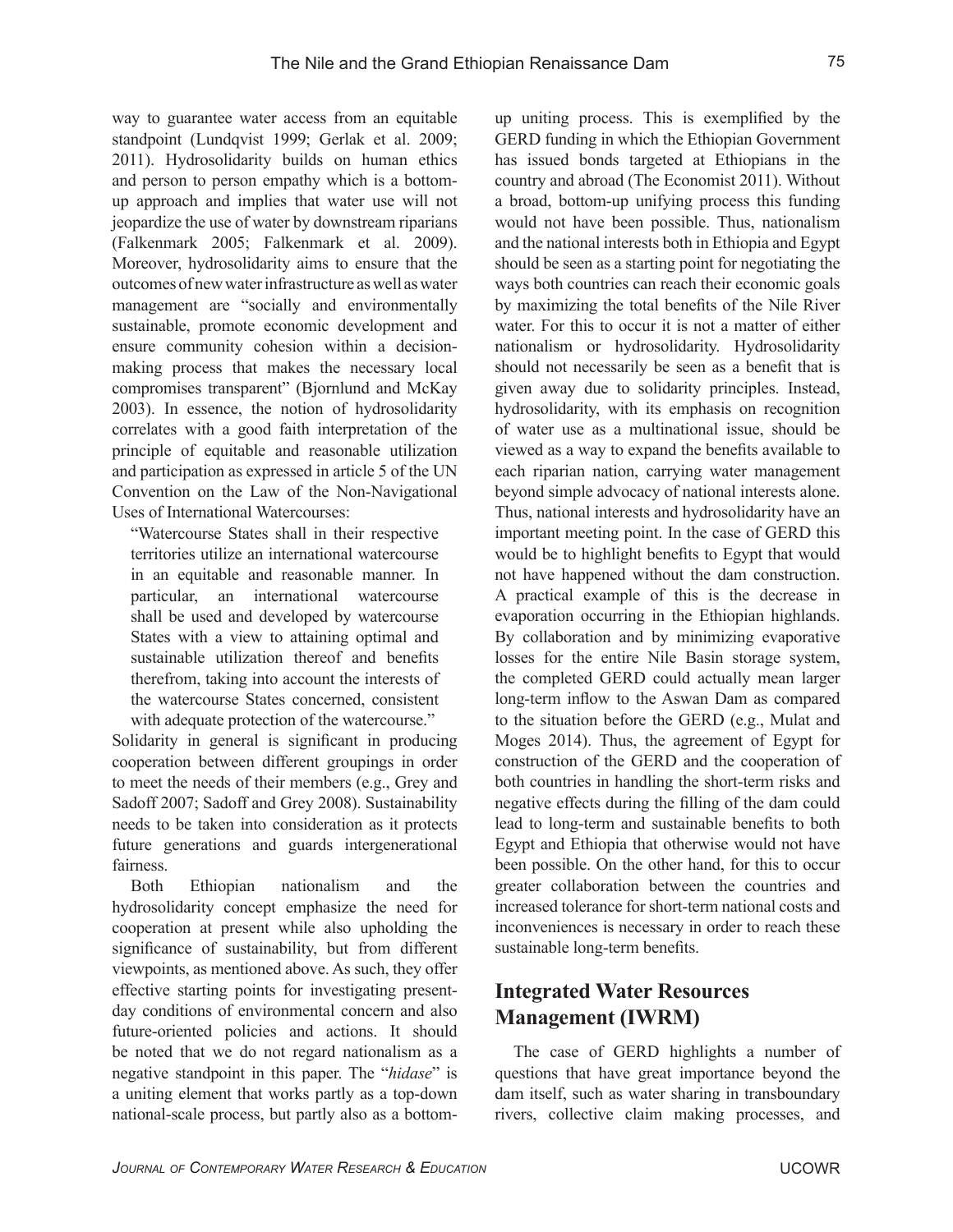global economic development. Large hydraulic projects in transboundary river basins suffering from water scarcity naturally lead to contest surrounding water management. For example, in the Nile Basin there is a historical, nationalistic rivalry between Egypt and Ethiopia on the one hand, and on the other, uniting historical and cultural elements such as the relationships between the Coptic Church and the Orthodox Ethiopian Church (e.g., Rubenson 2009). The overarching question is how ideas about water management and economic development are generated, transformed, and reconfigured in the face of economic, social, and political realities in the Nile countries. Integrated water resources management (IWRM) has been brought forward during the recent decades to solve the intricacies of all water resources related planning and management. However, it is more and more acknowledged that the monolithic, complicated structure of IWRM does not work in practice for complex international river basins with a multitude of hierarchies (e.g., Biswas 2010). The main weakness of IWRM is its tendency to tackle water policy and related conflicts from a commodity perspective, to a great extent overlooking the human and social dimensions of the process. Water disputes are not just over commodities and property rights, but also closely linked to aspects of justice and fairness (Anand 2007). Furthermore, dambased development is a process with important gender based social consequences regarding relations, identities, and distribution of resources (e.g., Mehta 2011). Lately, the working model of transboundary, bi- and multilateral governmental cooperation has been discussed as a potential approach for situations involving the multitude of authority structures present in large and complex water basins (e.g., Cascao et al. 2012; Earle et al. 2010). There is, however, still no comprehensive working methodology that can systematically attempt to bridge ethnical and religious borders while also considering differing cultural and historical values. Thus, there is an urgent need to explore different ways in which multinational social realities, expressed through economic, cultural, and political realms, may be combined with integrated water resources management principles. The interconnectedness of economic development has to be considered alongside social, cultural, and political dynamics that shape sustainability and

ultimately nationalism and/or hydrosolidarity in the Nile Basin. Historical, social, political, and institutional processes are often at play in river water disputes (e.g., Elimam et al. 2008; Madani and Hipel 2007). These interconnected processes foster the ways individuals and organizations perceive their claims on river water, the extent to which individuals partake in collective action to influence the state or other institutional actors, the ways state policies relate to the collective interests of different groups, and the interest of various states in recognizing and dealing with the claims of other states (Anand 2007). As such, management of water resources is linked to macro policy issues like global security, environmental protection, good governance, poverty eradication, and human rights. At the same time, water management issues connect to micro dynamics of daily social interactions, gendered impact, identity constructions, and cultural repertoires.

The strengthening of the Nile identity and highlighting the cultural heritage of the Nile together with increased dialogue and poverty eradication could be an approach to better bring about a just water allocation as compared to the traditional IWRM approach (Tvedt 1998; University of Bergen 2012). Common heritage, history, and cultural identity most likely play strong roles at the village level as well as at the national level. Also, religion is at the centre of everyday life on an individual, family, and village level. Traditionally, these aspects have been given very small space in practical water problem solving, yet are often important reasons why water projects are not successful. Thus, there is a need to further explore these issues and factor them into traditional IWRM approaches.

# **Scales in Nationalism and Hydrosolidarity in the Nile Basin**

In the Nile River basin, the role of negotiation of nationalism and hydrosolidarity can be said to have effects at three levels of scale: everyday politics, state politics, and interstate and global politics.

(1) At the individual everyday level, the political identity shapes and is shaped through religious beliefs, national narratives, and cultural perceptions of the right to the Nile water. Local water organizations have an important role in water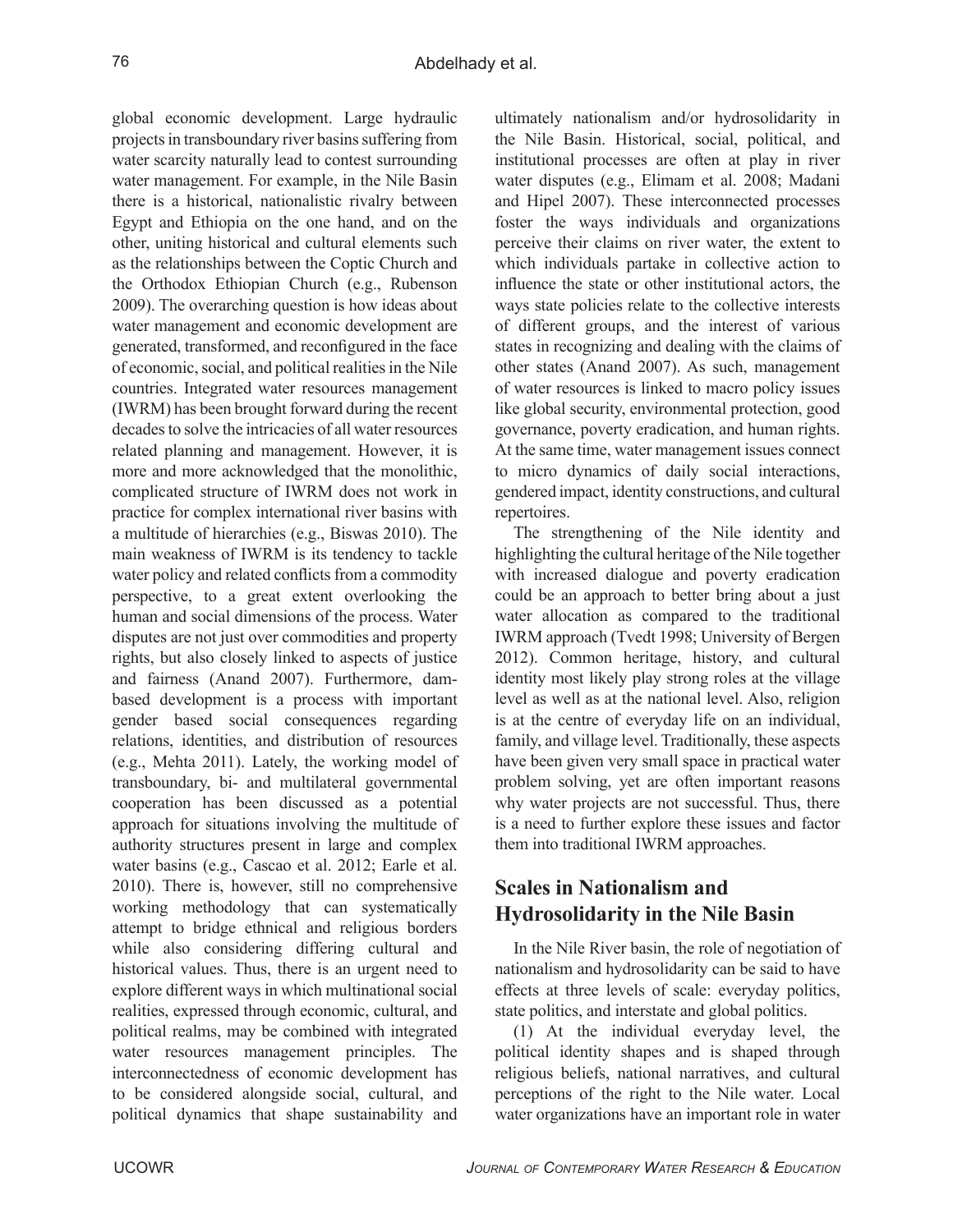negotiations among community members and claim making vis-à-vis state policy institutions. Large dam constructions often lead to internal forced migration and affect the daily lives of many communities. Thus, structural forces are likely to shape the daily realities of water refugees. There is no specific estimate of the number of people that have been/will be resettled to make room for dams and reservoirs in Ethiopia. Estimates for GERD vary between 5,000-20,000 people that need to be relocated around the construction site of the GERD (e.g., International Rivers 2008). Relocated people are reportedly being compensated, but it is not clear to what degree. According to Veilleux (2013) locals express hope that the GERD project will bring them benefit. They appear, however, to be unsure of what a dam actually is, though they understand that it will cause the river to flood the valley. Community meetings for affected people are informing about the impacts of the dam on their livelihoods.

Large reservoirs need comprehensive health management components not to increase the number of water borne and water related diseases in the area (WHO 2015). The area around the Grand Renaissance reservoir will consist of a 5 km buffer zone for malaria control that will not be available for settlement. There are also other health issues related to GERD that are not yet resolved. Parasitic diseases are the second most frequent cause of outpatient morbidity in Ethiopia (e.g., Fentie et al. 2013). The nearby Lake Tana is experiencing large problems with water related diseases. Hookworm is the predominant intestinal parasite, followed by *Ascaris lumbricoides*, and *Schistosoma mansoni*. About 30% of all children are stated to have multiple parasitic infections in areas close to Lake Tana. Without precautionary planning, similar health problems may result from the construction of the GERD.

Dams such as GERD affect men and women in significantly different ways, as they are likely to aggravate gender inequality (e.g., Mehta 2011). The displacement of vulnerable communities disrupts their traditional social ties and economic activities (Farmer 2006). Reportedly, this increases incidents of domestic violence, limits women's mobility and reduces their control over resources (Ibid). Such consequences often trigger mass mobilizations of people, especially women, to oppose dams and

related development policies (Shiva 2006).

Globally, NGOs are the guardians of water as a social and cultural good. Within the context of economic development, NGOs have an important role in empowering marginal groups, strengthening local capacity, and promoting cooperation. At the same time, they are part of the symbolic and political order in which they operate (e.g., Tvedt 1998). The World Commission on Dams (2000) underlines that development needs should be formulated through an open and participatory process and that comprehensive assessment of all options should be made giving social and environmental aspects the same weight as technical, economic and financial factors. Large-scale development projects such as the GERD often take place without the consultation of women or assessing the gendered impact of the project (Obbo 2011). So far in the GERD case, participatory processes are non-existent, and a social impact assessment has not yet been undertaken. The absence of participatory mechanisms hampers a gender-sensitive development that is known to provide perspectives that meet the needs of affected communities and individuals at large (Ibid.). NGOs promote the advance of democracy, mass mobilization, poverty alleviation, and social justice in many countries of the Nile Basin, and are thus important actors in constructing perceptions and attitudes towards development and social change. Particularly, NGOs have an important role in bringing attention to the impact of large development projects on women. Local water management organizations are an important arena to assess the social impact of GERD and investigate the ways they attempt to alleviate the negative consequences of GERD on individuals and communities. As sites where water and environmental policies are formulated and implemented, these local organizations provide avenues to analyse the inter-linkages between global discourses of rights and freedoms, regional inter-state conflicts over water, national policies and discourses related to GERD, and everyday practices related to sustainable development and social cohesion. Moreover, local water organizations are also appropriate sites for promoting a vision of just, democratic, and ecologically sustainable use of water resources. Additionally, NGOs are regional and global players who have a significant role to play in the promotion of social and environmental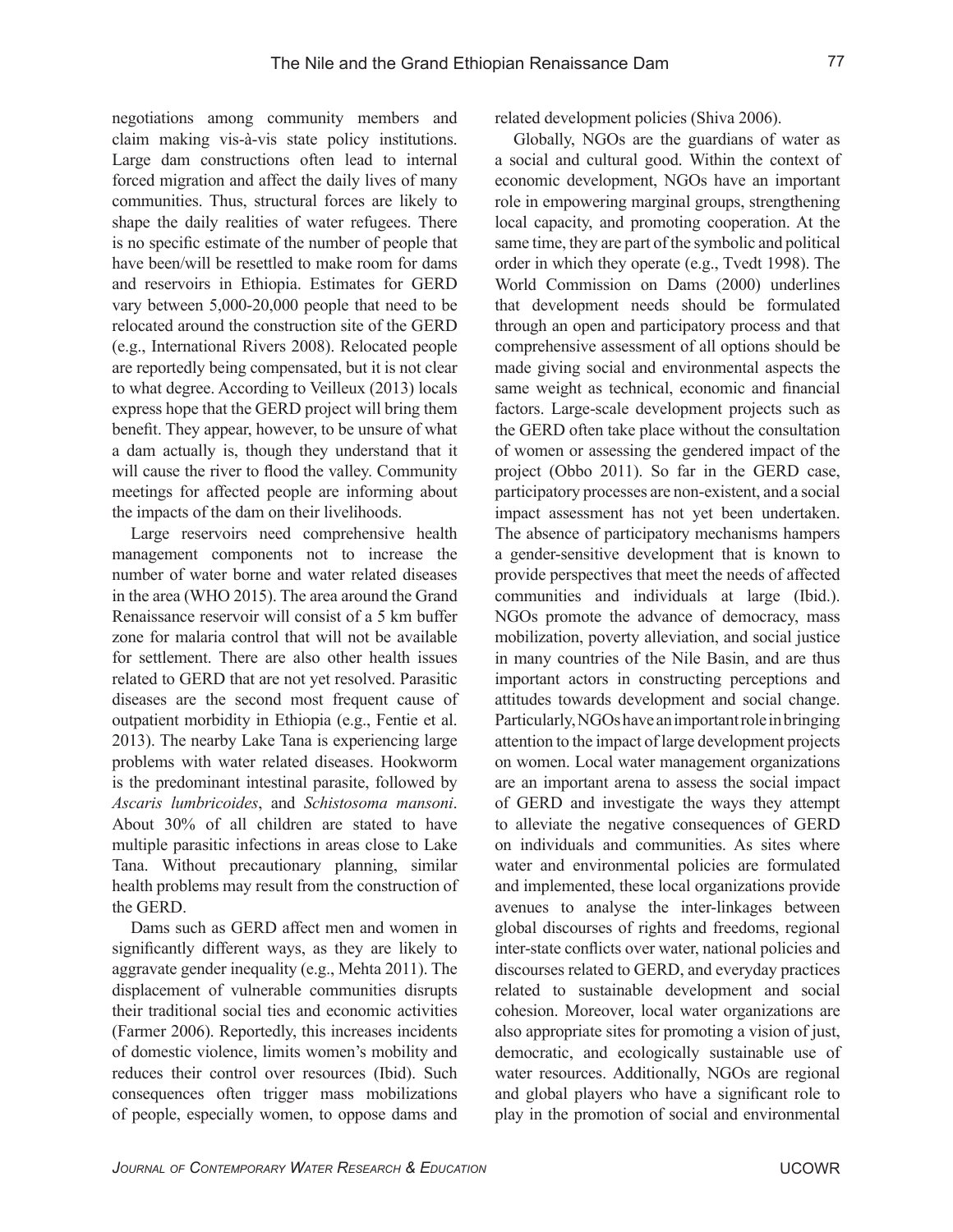justice and sustainable development at the local level in the Nile Basin. Finally, NGOs can partake in shaping a global discourse on environmental justice and hydrosolidarity. Hydrosolidarity may be relevant even considering authoritarian regimes. In the example of the GERD, the NGO International Rivers has highlighted several potential safety issues, negative environmental impacts and consequences for the downstream flow. The Nile Basin Initiative, an organisation for the Nile's riparian states, advocates a more equitable allocation of the water and has tried to moderate Egypt's historical control.

(2) At the state level, processes of negotiation in formulating and implementing water-related policies become more important. These include interactions between state institutions and policies of economic development on one hand, and between these institutions and local organizations and interest groups that are affected by state policies on the other hand. The role of international development assistance in shaping water-related policies needs is also important. National cultures and identities play an important role in shaping attitudes towards the Nile in general and shaping the risk of emerging conflict between Egypt and Ethiopia in particular. The Nile has been the connecting link between Egypt and Ethiopia for thousands of years. Starting from the 3rd century A.D., the Nile connected early Ethiopian Christianity with the Alexandrian Coptic Church that has continued uninterrupted for 1600 years (Ayele 1986; Erlich 2002). Consequently, despite their differences, Ethiopia and Egypt have several similarities. Both societies have witnessed millennia long constructive relations between different religions. In Egypt, the Coptic Church has played a significant role within the Muslim majority society. An example of this is the mediating role that the church has taken over the dispute on the Renaissance Dam (Al Monitor 2014). In Ethiopia, some of the oldest Muslim and Jewish communities live side by side with communities of the Orthodox Ethiopian Church. Their long history, however, has also been filled by disputes. Ayele (1986) notes that during a 7-year famine period, 1066-1072 A.D., in Egypt, the Egyptian Khalifah believed that Ethiopia might have deflected the course of the Nile. Thus, he sent emissaries and gifts to the Ethiopian king to persuade him to let the Nile return to its course (Wallis Budge 1934). The long history between

these two main balancing powers of the Nile Basin is pitted with similar incidences, and the historical Egyptian fear over changes in the river course of the Nile has now become a reality through construction of the GERD. The exact impact of the dam on downstream countries is not presently known. Assumedly, during the filling of the reservoir, 11 to 19 km3 of water per year could be lost. This could cause two million farmers to lose their income during the period of filling the reservoir (Al Jazeera 2013).

In response to these concerns, Ethiopia, Egypt, and Sudan agreed to form an international Panel of Experts after the construction of GERD began, in order to review the GERD's social and environmental impacts on downstream nations. The 10-member panel submitted its first report to the governments in June 2013. The panel found need for more details in the impact assessment of the GERD (International Rivers 2014). In January 2014, after a series of high-level meetings between the three governments, discussions broke down. In April 2014, Ethiopia's Prime Minister invited Egypt and Sudan to another round of talks over the dam. In August 2014, a Tripartite Ministerial-level meeting agreed to set up a Tripartite National Committee (TNC) meeting over the dam. The first TNC meeting took place in September 2014 in Ethiopia (All Africa 2014). At present, Egypt, Ethiopia, and Sudan have agreed to select two European advisory offices to carry out technical studies on the Renaissance Dam and its effects on the Nile water share of the downstream countries (All Africa 2015). Consequently, technical cooperation is leading to increasing political partnership at state level.

 (3) At the interstate and global level, nationalism and hydrosolidarity may shape the role global water discourses and politics play in the Nile Basin. Particularly, political processes of deliberation and negotiation in the shaping of general principles and legal norms governing the relationship between riparian states in view of environmental effects and climate change need to be addressed. In economic terms, Ethiopia will most likely see a much needed development boost. The unavoidable expropriations for construction and flooding will, however, increase the urgency of agenda items such as property rights, livelihood, individual petitioning and access to legal remedies. Similarly, culturally motivated land rights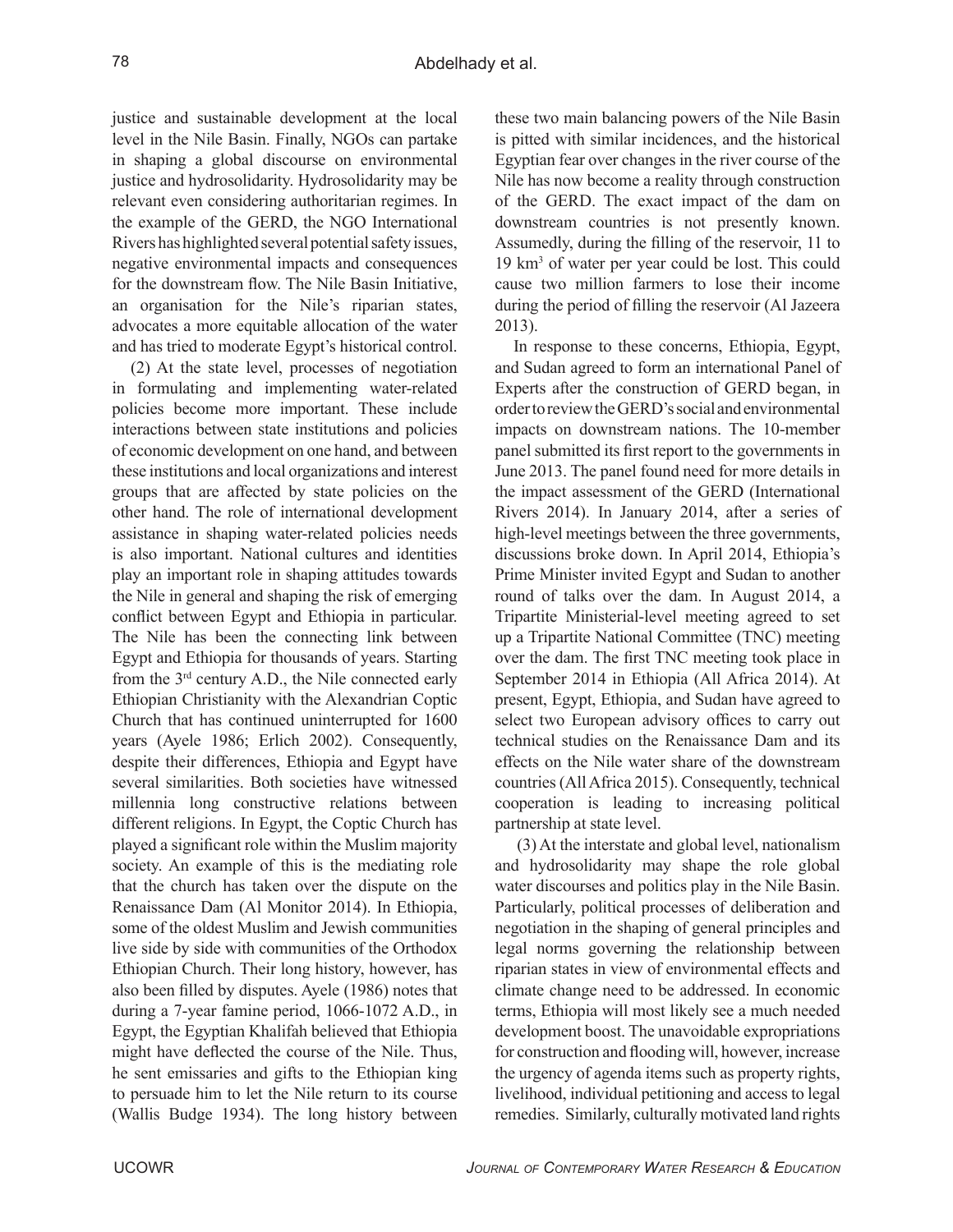and rights of indigenous populations will inevitably challenge the response capacity of the Ethiopian government to ensure the rights of protected minorities. Once completed, the economic added value generated by the dam will pose a challenge with regard to claims of local social and economic rights and their relationship to foreign investors and loan providers. As a developing country, Ethiopia is under international legal obligation to ensure the economic, social and cultural rights of their citizens progressively and to the maximum of their available resources. Moreover, while multiple stakeholder perspectives are increasingly emphasized in the general discourse on water management and water rights, international agreements provide limited or no legal standing for entities other than states. The paradigm on water management has changed in many respects, but the existing formal framework remains profoundly conservative. Meanwhile, the building of GERD is undertaken in an uncertain international situation. The major actors, Egypt and Ethiopia, subscribe to incompatible legal regimes regarding the Nile. Egypt refers to the 1959 agreement and historically based arguments of custom. In contrast, Ethiopia rejects both the validity and applicability of such claims, referring to the colonial taint of the agreement and the fact that it did not include Ethiopia at its origin. The situation is potentially dangerous as there is virtually no agreement on anything apart from the diplomatic inventions between Egypt, Sudan, and Ethiopia during the last year.

Over the past 40 years, human rights have become a significant part of the established political vocabulary of international actors. In international relations, protecting human rights is a mainstreaming tool and a common denominator capable of bridging different political standpoints. This notion can be both upheld and criticized on a number of different grounds, depending on the choice of perspective. While economic, social, and cultural rights easily can be held to mutually reinforce the most common notions of development, more individually oriented rights can potentially pose a challenge to broader socio-economic development. The utility aspect of development often becomes difficult to reconcile with diligent legal protection of individual human rights. This normative tension between individual human rights based claims and the political

priorities of development will be further accentuated with increasing emphasis on sustainability in the discourse, when solidarity with unborn generations is pitted against the immediate needs of today´s poor.

#### **Summarizing Comments**

We argue that the seemingly divergent concepts of nationalism and hydrosolidarity can be used together to better understand cultural, social, and political aspects of water management challenges and how these relate to sustainable development. The GERD highlights a number of questions that have relevance beyond the dam itself, such as water sharing in transboundary rivers, collective claim making processes, and economic development globally. Using the GERD as a case study, we identify three different scales for the role of politics in nationalism and hydrosolidarity; everyday politics, state policies, and interstate and global politics. At the individual everyday level, the identity shapes and is shaped by religious beliefs, national narratives, and cultural perceptions of the right to water. Local water organizations as well as NGOs have an important role in water negotiations among community members and claim making vis-à-vis state policy institutions. At the state level, processes of negotiation in formulating and implementing water-related policies become important. These include interactions between state institutions and policies of economic development on one hand, and between these institutions and local organizations and interest groups that are affected by state policies on the other hand. At the interstate and global level, nationalism and hydrosolidarity can shape the potential for global water discourses and politics at play in the Nile basin. Particularly, political processes of deliberation and negotiation in the shaping of general principles and legal norms governing the relationship between riparian states are important.

We also argue that national interests and hydrosolidarity have an important meeting point. For this meeting point to occur we believe that shortterm negative implications of water management decisions have to be carefully managed by intensified collaboration in order to reach the more long-term sustainable goals. Thus, the meeting point between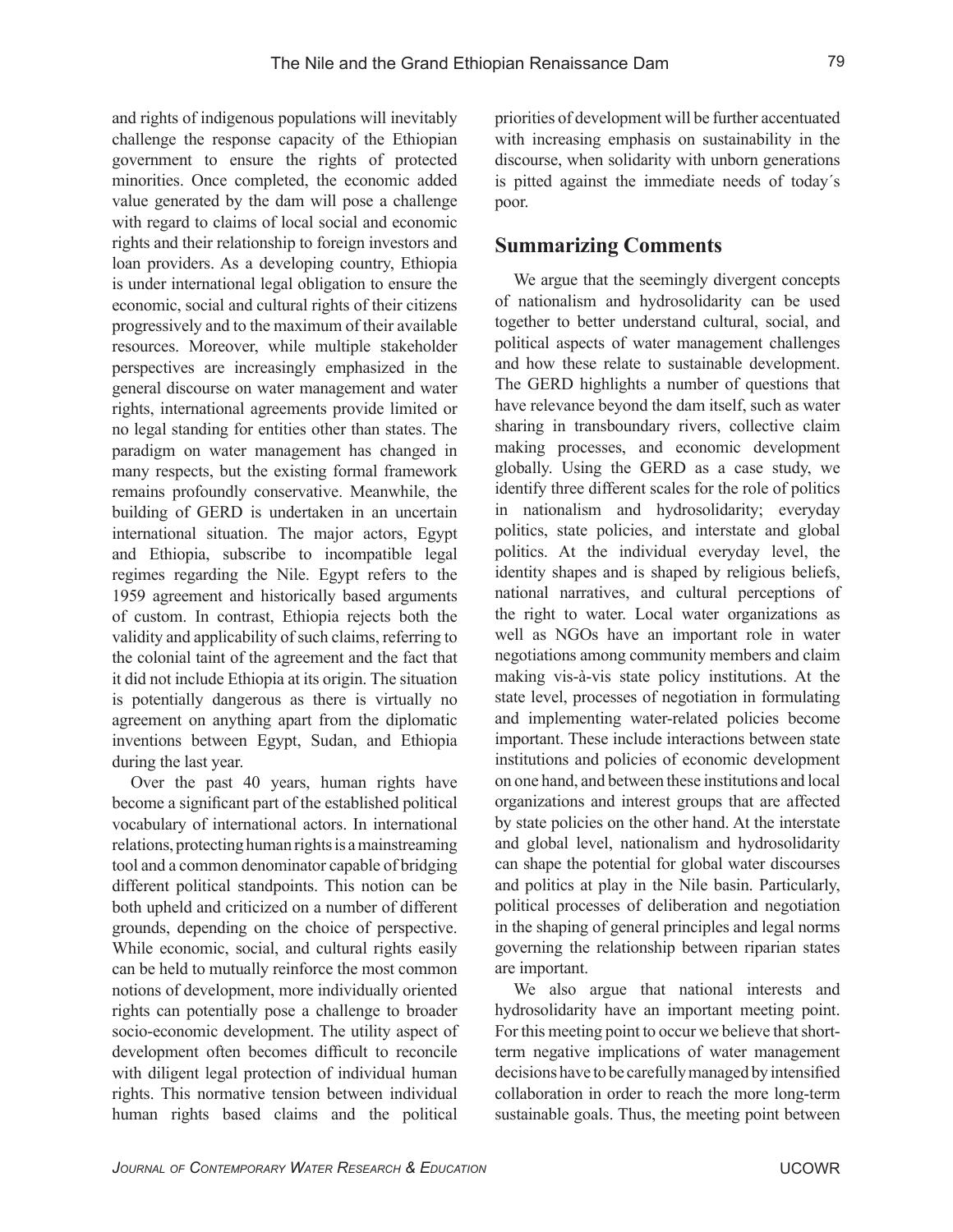national interests and hydrosolidarity means that advantages and benefits from cooperation to a great extent exceed the benefits that otherwise would have been reached by not collaborating. In case of GERD there is a severe lack of collaboration between Egypt, Sudan, and Ethiopia. Only intensified collaboration and detailed studies on the management of the GERD can bring out benefits that can potentially improve living conditions in all countries within the Nile Basin.

#### **Acknowledgements**

Funding from the MECW project at the Center for Middle Eastern Studies, and the Hydrosolidarity in the Nile Basin project at the Pufendorf Institute for Advanced Studies, Lund University, is gratefully acknowledged.

# **Author Bio and Contact Information**

**DALIA ABDELHADY** is senior researcher at the Centre for Middle Eastern Studies (CMES), Lund University (Dalia. Abdelhady@cmes.lu.se).

**Karin Aggestam** is professor in Political Sciences (Karin.Aggestam@svet.lu.se).

**Dan-Erik Andersson** is senior lecturer in human rights and with a background of ethics and co-director of the CMES (Dan-Erik.Andersson@cme.lu.se).

**Olof Beckman** is assistant professor of Human Rights Studies at Lund University (Olof.Beckman@mrs.lu.se).

**RONNY BERNDTSSON** is professor at Department of Water Resources Engineering, Lund University (Ronny. Berndtsson@tvrl.lth.se).

**Karin Broberg-Palmgren** is associate professor at Occupational and Environmental Medicine, Lund University (Karin.Broberg\_Palmgren@med.lu.se).

**Kaveh Madani** is lecturer in Environmental Management at the Centre for Environmental Policy, Imperial College, London (K.Madani@imperial.ac.uk).

**Umut Özkirimlii** is professor at CMES, Lund University (Umut.Ozkirimli@cme.lu.se).

**Kenneth M. Persson** is professor at Department of Water Resources Engineering, Lund University and head of research at VA SYD a regional water supply and sanitation company (Kenneth\_M.Persson@tvrl.lth.se).

**PETTER** PILESJÖ is professor and the head of the GIS centre at Lund University (Petter.Pilesjo@gis.lu.se).

#### **References**

- Ahram Online. 2014. 40% of Grand Ethiopian Renaissance Dam Completed: Ethiopian President. Available at http://english.ahram.org. eg/NewsContent/1/64/112299/Egypt/Politics-/-of-Grand-Ethiopian-Renaissance-Dam-completed-Ethi.aspx. Accessed April 16, 2015.
- All Africa. 2014. Ethiopia: The First Meeting of the Tripartite National Committee On the Grand Ethiopian Renaissance Dam Concludes. Available at http://allafrica.com/stories/201409230392.html. Accessed April 16, 2015.
- All Africa. 2015. Egypt, Ethiopia, Sudan Select Advisory Offices On Renaissance Dam. Available at http:// allafrica.com/stories/201504120028.html. Accessed April 23, 2015.
- Al Jazeera. 2013. Death on the Nile. Available at http://www.aljazeera.com/programmes/ insidestory/2013/05/201353081623734349.html. Accessed April 16, 2015.
- Al Monitor. 2014. Church mediates Egypt-Ethiopia dispute over Renaissance Dam. Available at http:// www.al-monitor.com/pulse/politics/2014/04/egyptethiopia-church-mediation-renaissance-dam.html. Accessed April 23, 2015.
- Anand, P. 2007. Capability, sustainability, and collective action: An examination of a river water dispute. *Journal of Human Development* 8: 109-132.
- Arsano, Y. 2007. *Ethiopia and the Nile: Dilemmas of National and Regional Hydropolitics*. Center for Security Studies, Swiss Federal Institute of Technology, Zurich.
- Ayele, N. 1986. The Blue Nile and hydropolitics among Egypt, Ethiopia, Sudan, the Nile and the Blue Nile in perspective. In: *Proceedings of the Ninth International Congress of Ethiopian Studies*, A.A. Gromyko (Ed.). Nauka Publishers, Moscow.
- Belachev, G. 2009. Ethiopian nationalism: An ideology to transcend all odds. *Africa Spectrum* 44: 79-97.
- Biswas, A. 2010. Cooperation or conflict in transboundary water management: Case study of South Asia. *Hydrological Sciences Journal* 56: 662-670.
- Bjornlund, H., and J. McKay. 2003. Elements of an institutional framework for the management of water for poverty reduction in developing countries. *Natural Resource Management and Policy* 25: 87- 110.
- Cascao, A., K. Mørck Jensen, and R. Baadsgaard Lange. 2012. Report from the Seminar on Unilateralism, Bilateralism and Multilateralism in Transboundary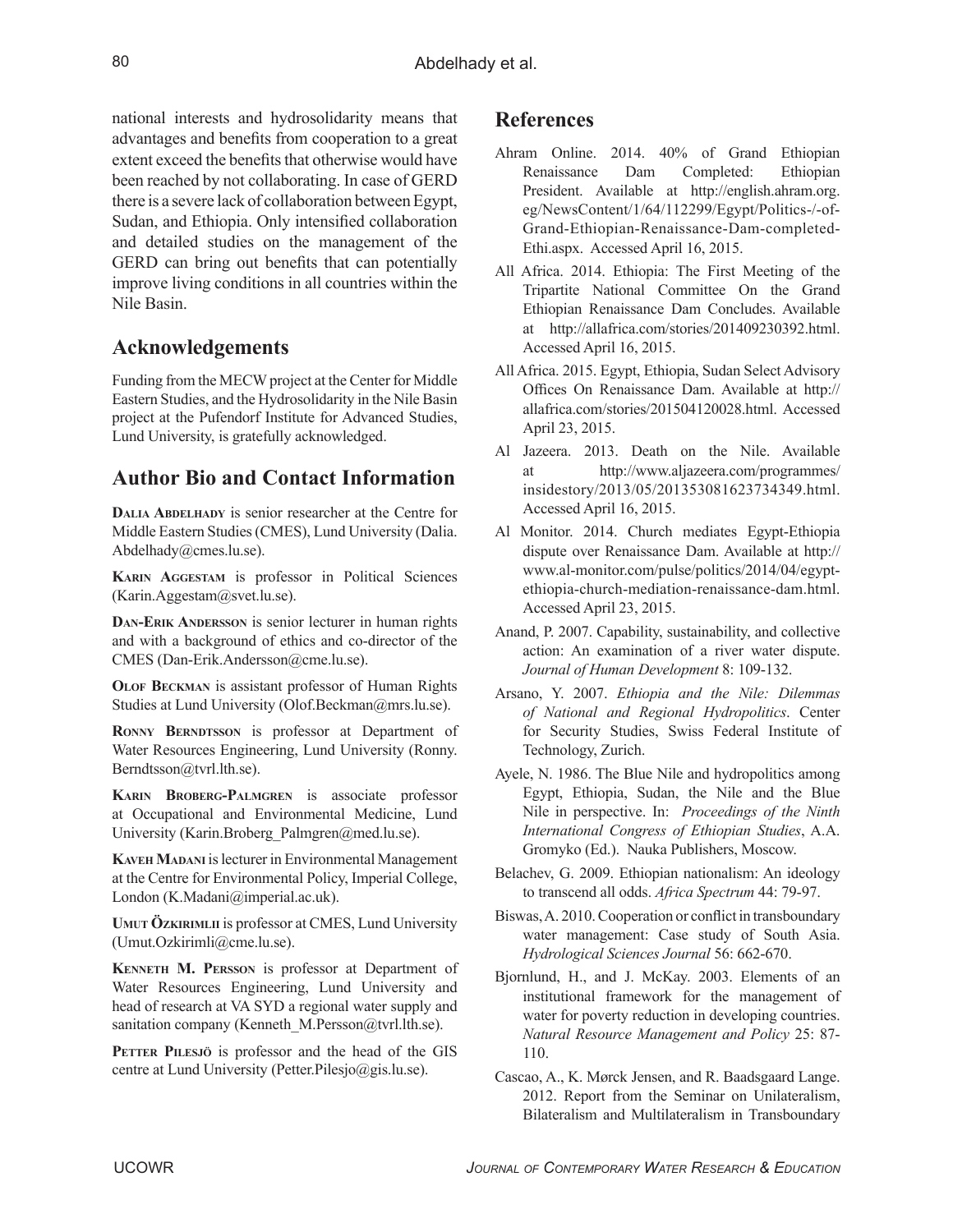Water Cooperation. Stockholm International Water Institute and Danish Institute for International Studies. Available at http://www.swedishwaterhouse. se/swh/resources/1323872154238Introduction%20 SIWI%20and%20DIIS.pdf. Accessed June 1, 2015.

- Clapham, C. 1995. Nationalism, Nationality and Regionalism in Ethiopia. Published as an Occasional Paper by The Anglo-Ethiopian Society. Available at http://www.anglo-ethiopian.org/publications/ articles.php?type=O&reference=publications/ occasionalpapers/papers/nationalismethiopia.php. Accessed April 17, 2015.
- Earle, A., A. Jägerskog, and J. Öjendal (Eds.). 2010. *Transboundary Water Management, Principles and Practice*. SIWI (Stockholm International Water Institute), Stockholm.
- EFDR (Federal Democratic Republic of Ethiopia). 2005. Comprehensive Justice System Reform Program: Baseline Study Report. Ministry of Capacity Building, Justice System Reform Program Office. Available at http://www.cilc.nl/cms/wp-content/ uploads/2014/11/CILC-Ethiopia-D-05-0103.pdf. Accessed April 17, 2015.
- Elimam L., D. Rheinheimer, C. Connell, and K. Madani. 2008. An ancient struggle: A game theory approach to resolving the Nile conflict. In: *Proceedings of the 2008 World Environmental and Water Resources Congress*, R.W. Babcock and R. Walton (Eds.). ASCE, Honolulu, Hawaii. DOI: 10.1061/40976(316)258. Accessed April 17, 2015.
- Erlich H. 2002. *The Cross and the River: Ethiopia, Egypt, and the Nile*. Lynne Rienner, Boulder, Colorado.
- Ethiopian Ministry of Foreign Affairs, EFDR. 2014. Second meeting of the Tripartite National Committee on GERD in Cairo. A Week in the Horn of Africa. Available at http://www.mfa.gov. et/weekHornAfrica/morewha.php?wi=1548#1548. Accessed April 17, 2015.
- Falkenmark, M. 2005. Towards Hydrosolidarity: Ample Opportunities for Human Ingenuity: Fifteen Year Message from the Stockholm Water Symposia. SIWI, Stockholm.
- Falkenmark, M., J. Rockström, and L. Karlberg. 2009. Present and future water requirements for feeding humanity. *Food Security* 1: 59-69.
- Farmer, P. 2006. Suffering and structural violence. In: *Beyond Borders: Thinking Critically about Global Issues*, P. Rothenburg (Ed.). Worth Publishers, pp. 368-393.
- Fentie, T., S. Erqou, M. Gedefaw, and A. Desta. 2013. Epidemiology of human fascioliasis and intestinal

parasitosis among schoolchildren in Lake Tana Basin, northwest Ethiopia. *Transactions of the Royal Society of Tropical Medicine and Hygiene* 107(8): 480-486. DOI: 10.1093/trstmh/trt056. Accessed April 17, 2015.

- Gerlak, A. K., R. G. Varady, and A.C. Haverland. 2009. Hydrosolidarity and international water governance. *International Negotiations* 14: 311-328.
- Gerlak, A.K., R.G. Varady, O. Petit, and A.C. Haverland. 2011. Hydrosolidarity and beyond: Can ethics and equity find a place in today´s water resource management? *Water International* 36: 251-265.
- Grey, D. and C. Sadoff. 2007. Sink or swim? Water security for growth and development. *Water Policy*  9: 545-571.
- Horn Affairs. 2014. Briefing: 1st meeting of Tripartite National Committee on Renaissance Dam, Posted on Monday, September 29, 2014, 7:29 pm by Editor, http://hornaffairs.com/en/2014/09/29/briefing-1st-meeting-of-tripartite-national-committee-onrenaissance-dam/. Accessed April 24, 2015.
- International Rivers. 2008. *What Cost Ethiopia's Dam Boom*? pp. 17-21.
- International Rivers. 2014. The Grand Ethiopian Renaissance Dam Fact Sheet. Available at http:// www.internationalrivers.org/resources/the-grandethiopian-renaissance-dam-fact-sheet-8213. Accessed April 17, 2015.
- Lundqvist, J. 1999. Towards upstream/downstream hydrosolidarity. *Water International* 24: 275-277.
- Madani K., and K.W. Hipel. 2007. Strategic insights into the Jordan River conflict. In: *Proceedings of the 2007 World Environmental and Water Resources Congress*, K.C. Kabbes (Ed.). ASCE, Tampa, Florida. DOI: 10.1061/40927(243)213. Accessed April 17, 2015.
- Mehta, L. 2011. No Plot of One's Own: How Large Dams Reinforce Gender Inequalities. World River Reviews, March 8, 2011. Available at http://www. internationalrivers.org/world-rivers-review/worldrivers-review-focus-on-women-rivers-and-damsmarch-2011. Accessed April 17, 2015.
- Mulat, A.G. and S.A. Moges. 2014. Assessment of the impact of the Grand Ethiopian Renaissance Dam on the performance of the High Aswan Dam. *Journal of Water Resource and Protection* 6: 583-598. Available at http://dx.doi.org/10.4236/jwarp.2014.66057. Accessed April 17, 2015.
- Obbo, B. 2011. Where are Women's Voices in Uganda's Dam Planning? World River Reviews, March 2011.

81